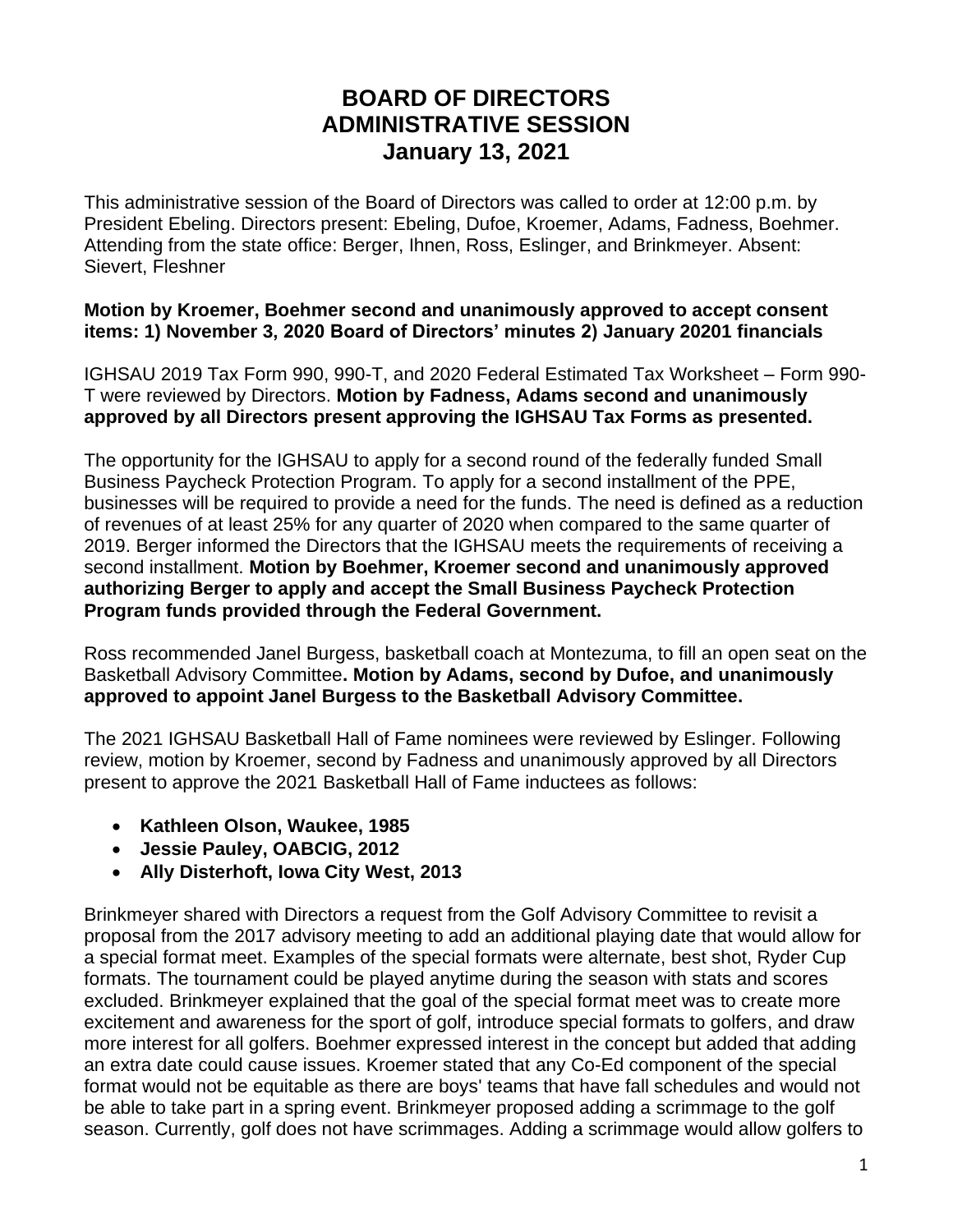schedule a special format meet without adding additional dates. **Motion by Kroemer, second by Boehmer, and unanimously approved by Directors present to allow golf teams one scrimmage beginning with the 2021 golf season.**

Brinkmeyer shared with Directors a request from the Soccer Advisory Committee to revisit a 2019 recommendation of adding an additional week of practice before the start of the soccer season for goaltenders only. Brinkmeyer explained that coaches believe goalkeepers need extra work to teach proper technique. There are schools with a limited number of coaches that prevents goalkeepers from receiving proper instruction for their specialized position. After discussion, it was determined that goalkeepers can receive coaching throughout the summer and many goalkeepers are receiving training during the winter indoors. There could also be contractual issues with coaches starting practices a week early. No Board action was taken.

Eslinger presented minutes from the Swimming and Diving Advisory Committee. 2020 state swimming qualifying standards were presented. The 16<sup>th</sup>-place time (last scoring place) for each individual event from the last five state swimming meets is averaged to determine the qualifying standard. **Motion by Fadness, second by Dufoe, and unanimously approved by all Directors present to adopt the 2021 state swimming qualifying standards as presented.**

Berger presented information to Directors to develop an award to honor former IGHSAU Senior Associate Director Karon Brown, who retired in 2020. The recipient(s) of the award would be recognized for excellence in the classroom, in athletics and have plans to pursue a career in an athletic-related field. Her profile should reflect loyalty, perseverance, character and passion for continuing a career serving female athletes. Recipient(s) will receive a \$2,500 scholarship grant. Discussion about when to present the award ensued. **Motion by Adams, second by Dufoe unanimously approved by all Directors present to establish The Karon Brown Award.**

Ross presented minutes from the December 2<sup>nd</sup> joint Cross Country Advisory Committee. Information was shared from a joint survey the IGHSAU/IHSAA sent out to coaches and Atheltic Directors after the State Cross Country Meet. The committee recommended that the Class 3A and 4A state qualifying meets be run on Wednesday and the 1A and 2A state qualifying meets take place on Thursday. The committee also recommended that the Class 3A and 4A state cross country meets take place on Friday with the 1A and 2A state meets taking place on Saturday. The committee recommended increasing the Class 1A state qualifying sites from five to eight and have the top two teams and top 10 individuals qualify for the state meet. Discussion ensued from the Directors about the proposed recommendations.

Executive Director Berger has been invited to attend a University of Iowa volleyball match and tour the Xstream Arena in Coralville. Berger shared possible match dates to tour the facility and invited Directors to attend.

Executive Director Berger updated Directors on contract negotiations with the City of Fort Dodge regarding the State Softball Tournament at Rogers Sports Complex. Possible Rogers Park upgrades were shared with the Directors. Brief discussion ensued.

Executive Director Berger presented sales reports from Fine Designs from apparel merchandise at State Volleyball and Swimming and Diving State Tournaments. Despite limited